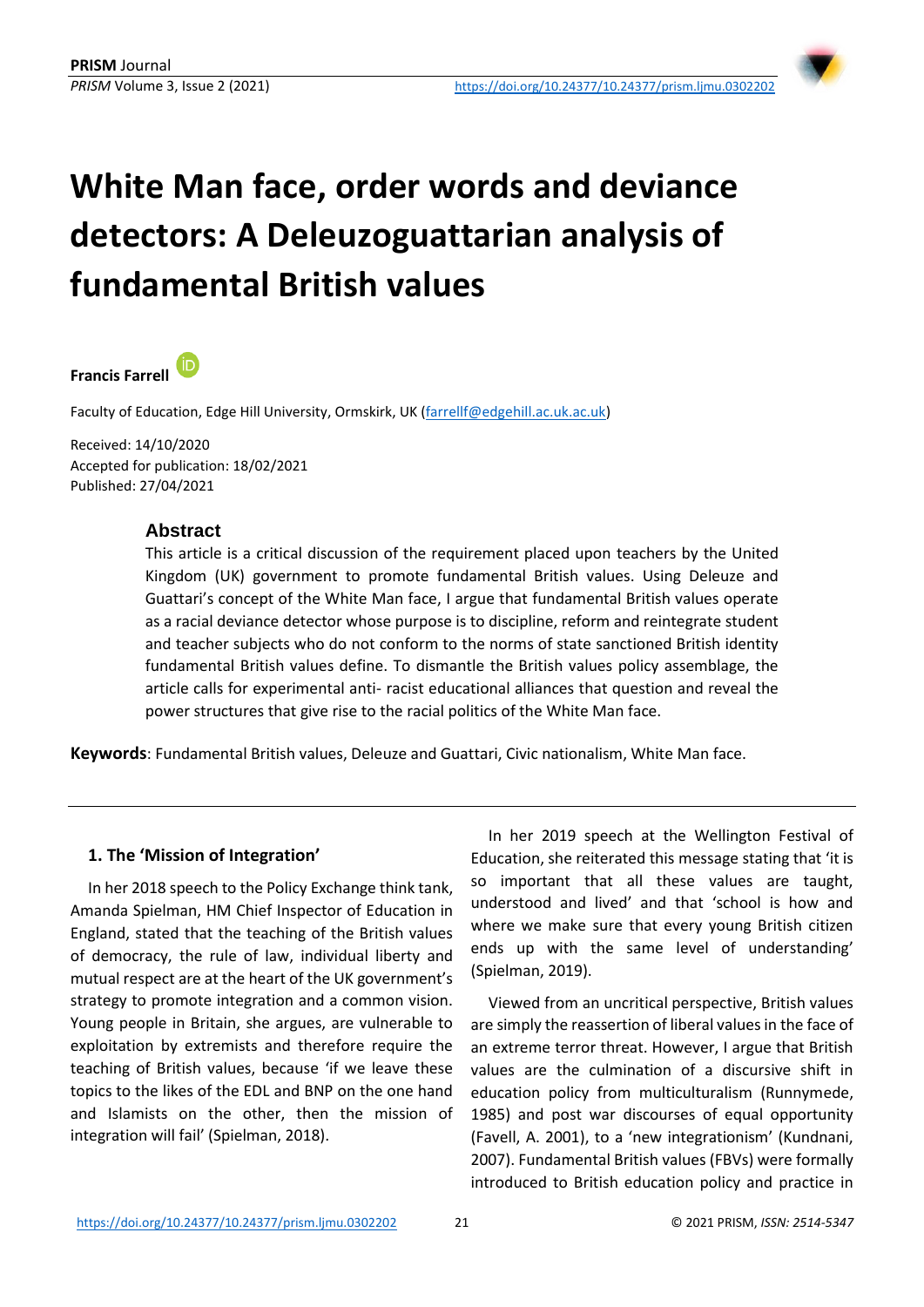2012 as a requirement of the teachers' professional standards, but they have their origins in a wider political discourse that emerged in response to the 9/11 Al-Qaeda attacks on the World Trade Centre, the 2001 riots in northern British towns, the 2003 invasion of Iraq and the 2005 7/7 terror attacks in London. They are part of a broader governmental narrative that argues 'that a national story of Britishness must be promoted in order to bind the nation together around a set of core values, to which minorities must assimilate' (Kundnani, 2007, p. 24). However, Britain has no written constitution. FBVs were not formulated through democratic parliamentary debate, instead, they originate in Prevent, the UK government's counter terror strategy.

FBVs are the end point of a policy journey from the liberal pluralism of the Swann report (Runnymede, 1985) to a defensive form of twenty-first century governmental civic nationalism. Civic nationalism, as defined by Michael Ignatieff, envisages 'the nation as a community of equal, rights- bearing citizens, united in patriotic attachment to a shared set of political practices and values' (Ignatieff, 1994, pp. 3-4). However, the civic nationalism of FBVs places those who adhere to national civic values in opposition to those it positions as culturally different. It is a paradoxical liberalism, which requires Ofsted inspectors to question female Muslim primary school children about the Muslim veil and warns that religious minorities cannot expect 'cultural entitlements' (Spielman as cited in Weale, 2018) whilst simultaneously espousing religious tolerance (DfE, 2014). Viewed from the critical perspective of this paper, 'the mission of integration' takes on a disciplinary meaning, laden with anti- Muslim messages, 'it is their cultural difference which needs limits placed on it; it is they who must declare their allegiance to (ill-defined) British values' (Kundnani, 2007, p. 26).

# **2. Aims of the paper**

With a specific focus on FBVs, I aim to problematise the civic nationalist turn in UK education policy by using Deleuze and Guattari's theories of racism as tools to examine its discursive power effects on student and teacher subjectivity. To provide context, I begin with a

critical genealogy of the British values discourse outlining a policy journey from integration to securitization. In the sections which follow, I explore Deleuze and Guattari's critique of the racial representationalism operating through difference-bydegree and the White Man face, their image for hegemonic whiteness. Drawing from a range of critical literature and empirical interview material, I argue that the FBVs requirement functions through language and symbolism to form a racial deviance detector whose purpose is to discipline, reform and reintegrate student and teacher bodies who do not conform to the norms of state-sanctioned British identity. Unlike dialectical accounts of racism that focus on its Othering effects, Deleuze and Guattari argue that racism functions through difference-by-degree, by determining the extent to which a person deviates from the racial norm they refer to as the White Man face by reintegrating those it has marked as racial deviants: 'From the viewpoint of racism, there is no exterior, there are no people on the outside. There are only people who should be like us and whose crime it is not to be' (Deleuze & Guattari, 2013b, p.208).

In place of structural linguistics which understands language as informational and communicative, Deleuze and Guattari propose pragmatics, a critical 'politics of language' which interprets policy discourse as 'action, a way of doing things in words' (St Pierre, 2016, p. 1085). Through an original application of Deleuze and Guattari's theory this paper aims to demonstrate and reveal what FBV policy *does* to student and teacher subjects. The article concludes with a discussion of Deleuze and Guattari's micro politics and calls for experimental anti-racist educational alliances that question and reveal the power structures that give rise to the racial politics of the White Man face.

# **3. From integration to securitization**

In this section I examine the history behind the unprecedented levels of regulation and surveillance introduced through the FBVs policy assemblage. Vociferous debates about multiculturalism, belonging and British identity have been a feature of British education policy since the late 1960s but in 2001 a series of riots took place in northern towns and cities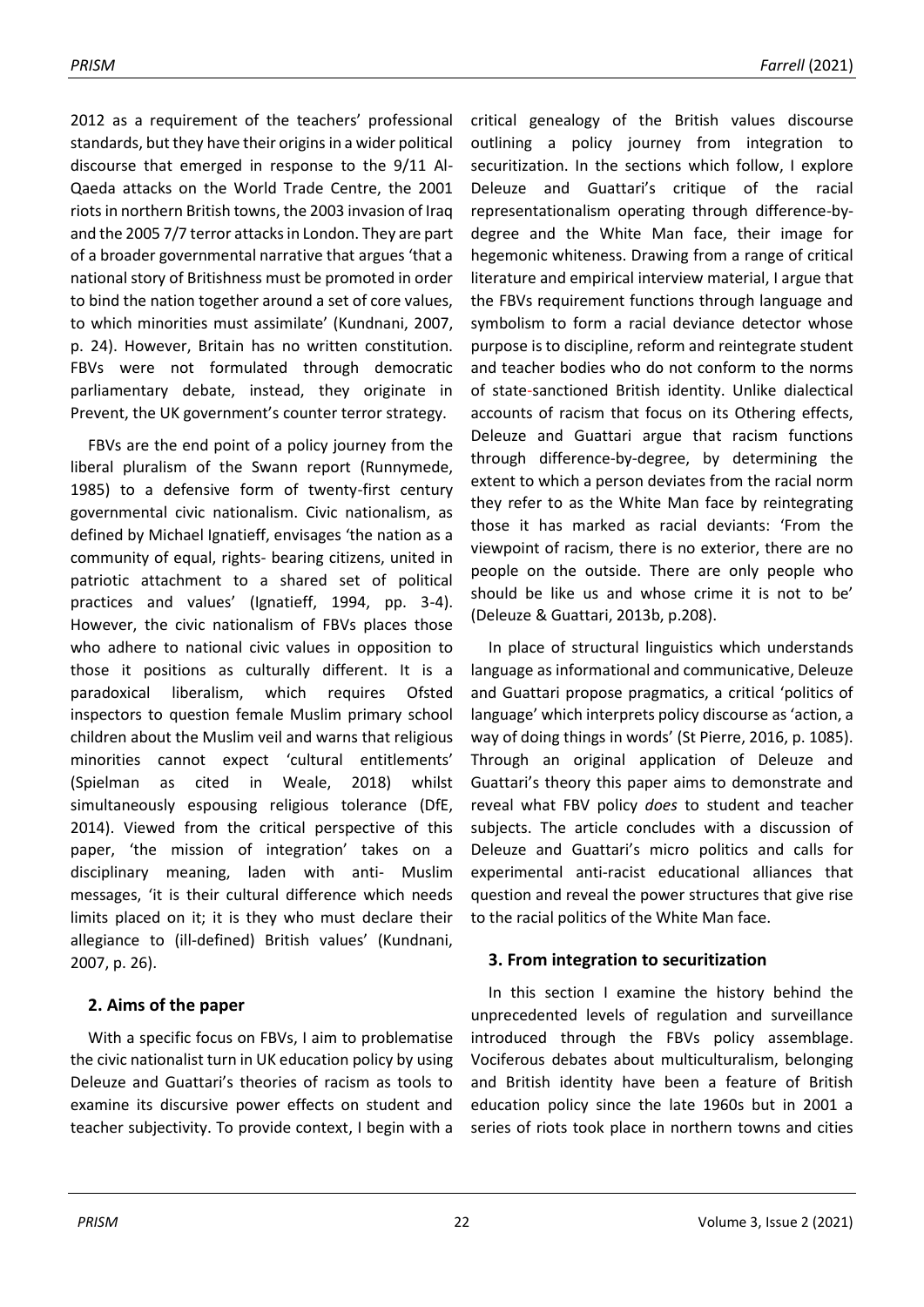(Burnley, Bradford, Leeds, Oldham and Stoke-on-Trent) which led to a new government strategy called 'community cohesion' (Worley, 2005). The report, commissioned in the aftermath of the riots and chaired by Ted Cantle, Associate Director of the Improvement and Development Agency for Local Government, referred to communities of primarily Asian Muslim origin as living 'parallel lives' (Cantle, 2001). Instead of asking *how society excludes* Muslims the report asked why it was that Muslims were *refusing to integrate* (Kundnani, 2007).

# **4. New Labour, Britishness and Christianity**

In its recommendations, the Cantle report argued for common values and shared civic culture (Cantle, 2001). The notion of shared values was pivotal to New Labour education policy. Home secretary David Blunkett stated that he was weary of 'unbridled multiculturalism which privileges difference over community cohesion' (Blunkett in Mathieu, 2018, 47) and Church schools were singled out by both Prime Minister Tony Blair and David Blunkett as exemplary in the promotion of shared values. In 2001, in a speech to the Christian Socialist movement, Blair stated that 'Church schools are a true partnership between the churches and the government' and 'a pillar of our national education system' (Blair in Jivraj, 2013, p. 324). Blunkett stated that Church schools had an ethos that he wanted to 'bottle', thus privileging a type of Christianity closely identified with shared national values (Jivraj, 2013).

The events of the 9/11 al Qaeda terror attacks and the 7/7 attacks in the UK added another dimension to the integrationist shared values discourse: security. The response of New Labour was the implementation of Prevent (DCLG, 2007), a strand of the government's counter terror strategy CONTEST (Home Office, 2003). Prevent involved funding local authorities in areas with high Muslim populations through engagement projects such as youth work. However, extensive police involvement led to criticism of the strategy for securitizing British Muslims (Thomas, 2016; Kundnani, 2007).

# **5. Muscular British values**

New Labour left office in 2010 and the Conservative Liberal Democrat Coalition formed, led by Conservative Prime Minister, David Cameron. In February 2011 Cameron delivered a speech to the Munich Security Council denouncing 'the doctrine of state multiculturalism' (Cameron, 2011a) asserting national values in defence of 'our way of life' (Cameron, 2011a). Cameron proposed 'muscular liberalism' in place of multiculturalism. In December he made a speech to Church of England clergy to mark the  $400<sup>th</sup>$  anniversary of the King James Bible declaring that 'We [Britain] are a Christian country and we should not be afraid to say so' (Cameron, 2011b). Cameron stated that a return to Christian values was necessary to counter Islamic extremism and moral collapse. He equated Christian values with British values claiming that the Bible provided, 'a set of values and morals which make Britain what it is today' (Cameron, 2011b). Soon after the speech the Coalition government sent every school in the country a copy of the King James Bible which contained a foreword by education secretary, Michael Gove. Cameron's speeches utilize Anglican Christianity and British values as the standard to which all must conform, but this Christian underpinning of universal values, 'circulates as a discourse of good citizenship', conceals a raced hierarchy, 'and orientalist configurations about non-Christianness' (Jivraj, 2013, p. 333).

In 2012 British values, framed as 'fundamental British values', officially entered the statutory professional frameworks of the DfE teachers' standards which outline the minimum level of professional practice required of teachers working in the state sector. FBVs were introduced as a requirement placed upon teachers 'not to undermine fundamental British values', defined as democracy, the rule of law, individual liberty and respect for faiths (DfE, 2014). The definition was taken from Prevent which defines extremism as 'vocal or active opposition to fundamental British values, including democracy, the rule of law, individual liberty and mutual respect and tolerance of different faiths and beliefs' (Prevent, 2019).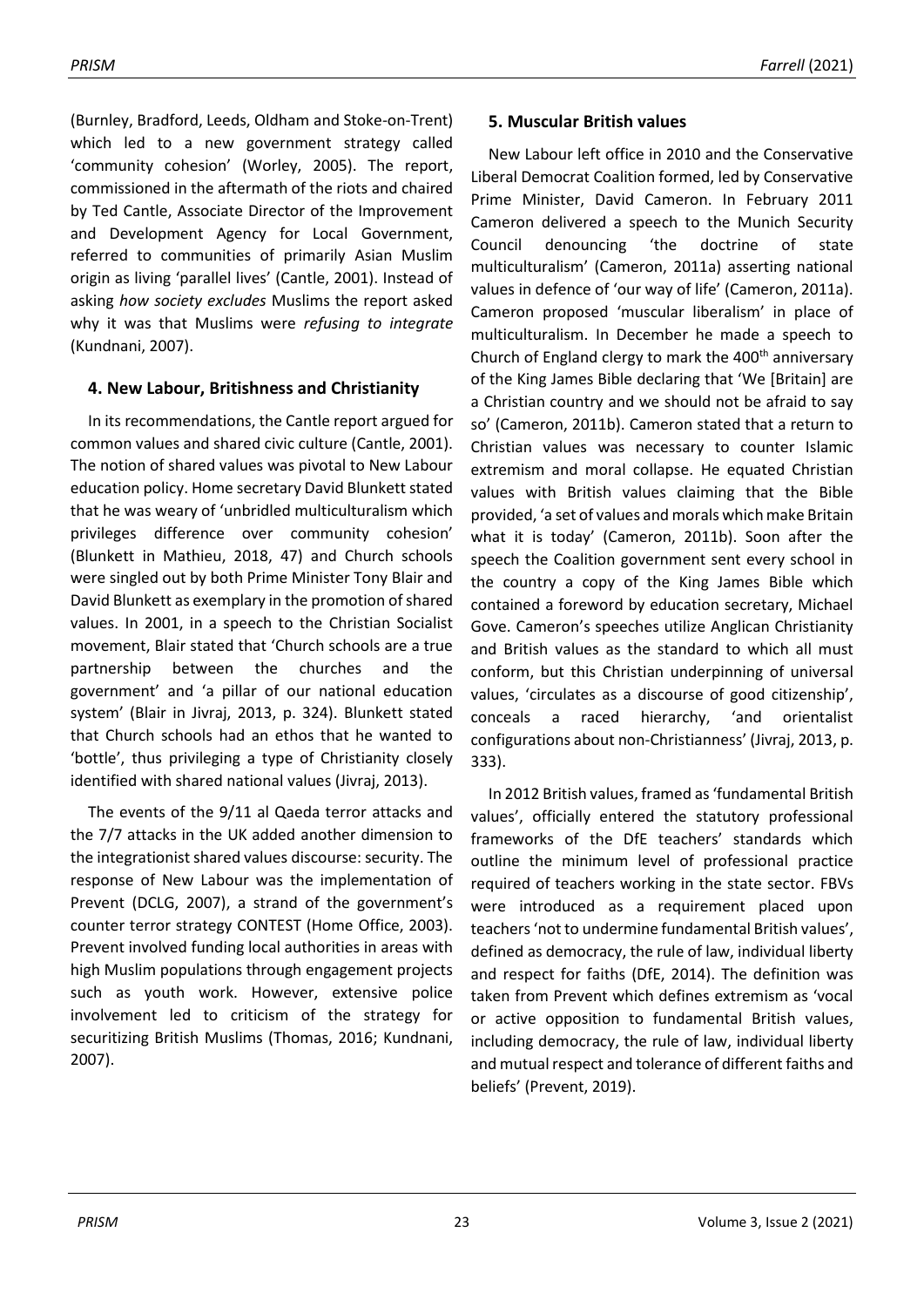In 2014, the Sunday Times reported on an anonymous letter received by Birmingham City Council making allegations of a plot by ultra conservative Muslims to infiltrate the governing bodies of several Birmingham Academy schools. The plot became known as the Trojan horse affair. The letter was exposed as a hoax, but it had significant implications for British values policy. In response, Michael Gove, Education secretary, initiated a full investigation of the schools in question led by the former head of the Metropolitan police counter–terrorism unit. Nationally, schools were threatened by no-notice Ofsted inspections to monitor Islamic extremism in the classroom. The requirement not to undermine and to uphold FBV was strengthened by additional government guidance that required schools to 'actively promote fundamental British values' (DfE, 2014, p. 4) through cross-curricular spiritual, moral, social and cultural education (SMSC). In 2015 the Counter Terrorism and Security Act was passed which placed the Prevent duty upon schools and colleges to 'have due regard to the need to prevent people from being drawn into terrorism' (Great Britain Parliament, 2015). High-stakes school inspections now include consideration of how settings promote FBV and the Prevent duty. Failure to do so leads to a judgement of 'inadequate' and to school closure.

This genealogy traces an intensification of the State's gaze upon suspect communities targeted for regulation and intervention. FBVs are the culmination of a policy narrative that regards 'a plurality of values', as 'problematic' and asserts that 'an absence of social cohesion is the product of an absence of core values' (Revell and Bryan, 2018, p. 28). From the perspective of this paper, FBVs mask a disciplinary security agenda within the language of democracy and tolerance. There is disingenuity in the way in which Britishness has been mobilized for political purposes when ideas of nation are deeply entwined with race (Parekh, 2000; Clarke & Garner, 2009). As Vincent argues, what appears to be the state asserting a benign universalism is in fact a form of polarised identity politics and an attempt to integrate others, especially Muslim others (Vincent, 2018). This is a contradictory intolerant tolerance that asserts that no polity can be stable unless all its members share a common national identity.

### **6. Critical literature**

Miah (2017) notes that the problematics of race, security and education have received relatively limited attention by scholars working in the sociology of race. Studies in race and education which adopt a Deleuzean approach are even rarer. This paper aims to advance the contribution of Deleuzoguattarian theory to critical education scholarship by applying Deleuze's critical theoretical 'tools' (Deleuze, as cited in Lotringer, 1996, p 76) to FBV, but firstly consideration will be given to the wider literature and key themes it identifies.

The earliest studies highlight the assimilationist discourse of new Labour community cohesion policy (Jerome & Clemitshaw, 2012). Keddie (2014) found evidence of support for FBV amongst some teachers who believed it would promote social cohesion. Smith's investigation of teacher views (Smith 2016) found that FBV reinforced 'us and them' ways of thinking, reflecting Deleuze and Guattari's argument that racism works through binarisation (Deleuze & Guattari, 2013b). Panjwani's study (2016) investigated Muslim teachers' views of FBV, revealing concerns that Prevent would transform them into government watchdogs. Similarly, Elton-Chalcraft et al (2016, p. 1) concluded that FBV positions teachers as instruments of state surveillance. Other studies have drawn upon Foucault's concepts of discipline and governmentality (Farrell, 2016; Farrell & Lander, 2019; Bryan, 2017), racist nativism (Smith, 2016), policy enactment theory (Bamber et al. 2019) and Baumann's concept of liquid modernity (Revell and Bryan, 2018) to theorise teacher enactments of FBVs. Winter and Mills (2018) emphasise the ways in which FBVs operate through a neoliberal tactic of political amnesia and disavowal of the legacies of colonialism. Vincent (2018) argues that a detheologised post-secular Christianity shapes civic values in education policy, reflecting Deleuze and Guattari's critique of the relationship between Christianity and Western racism. Of the small body of literature on learner identity and FBVs, dominant themes focus on the ways in which security policy in education constructs young Muslims as vulnerable and in need of correction (Coppock, 2014; Green, 2017; Pihlaja, 2017;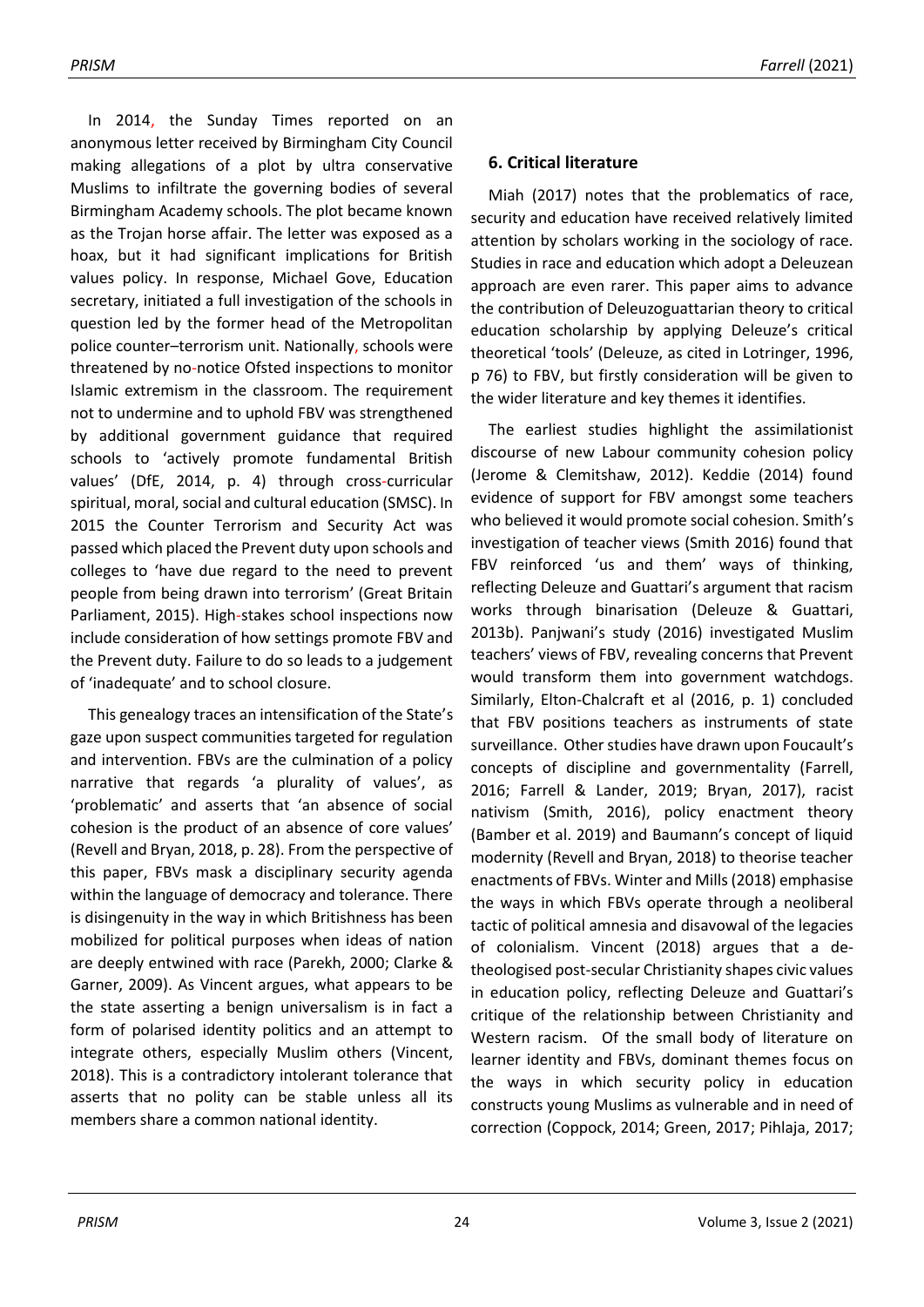Thomas, 2011). These studies align to Deleuze and Guattari's analysis of the processes of 'subjectification' at work in racial policy assemblages. Miah (2017) describes these processes as constitutive of the 'Muslim problematic' and Shain (2011) outlines how young male Muslims have been pathologized as the new 'folk devils'. Drawing from UK and Australian examples, Rowe argues that hegemonic Whiteness operates to define shared values, with the result that Muslims are cast 'as problems that need to be addressed' (Rowe, 2020, p.57). As this review has shown, a Deleuzoguattarian analysis complements much of the critical scholarship on FBV, but it also offers new ways of thinking about race as difference-in-itself and for problematizing the technologies that neoliberal state racism uses to reform and assimilate bodies it has marked as deviant.

# **7. Deleuze, Guattari and fundamental British values**

Deleuze described his theories as 'tools' to reveal and undermine the effects of power at its most insidious and invisible (Deleuze in Lotringer, 1996, p.76). The following section begins with a discussion of 'difference', leading into a detailed exposition of the concept of the White Man face and the ways in which racialised norms are mobilized through discourse as 'order words'.

### **a. Difference**

Speaking to journalists in 2012, Eric Pickles, Coalition Communities Secretary, challenged, 'those who want to disown the traditions of the majority, including the Christian faith and the English language' (Walford, 2012). His words mirror Deleuze and Guattari's description of assimilatory racism that follows the logics of 'difference-by-degree' and asserts that 'there are only people who should be like us' (Deleuze & Guattari, 2013b, p. 208). From the point of view of difference-bydegree someone or something is different to the extent that they differ from some standard or universal point of reference. In the case of FBV, difference-by-degree operates by determining the extent to which students and teachers deviate from the racial standard signified by the adjective British. In contrast to difference-bydegrees, Deleuze proposes a theory of positive difference, 'difference-in-itself' (Deleuze, 2014), internal to all things, an, 'irreducible affirmative difference within being itself' (Secor, 205, p. 299). However, in the securitised context of the post 9/11 world diversity as difference-in-itself 'no longer commands respect because 'it has become conditional on a new duty to integrate at the level of shared values' (McGhee as cited in Habib, 2018, p. 13). FBVs operates according to the logic of difference-by-degrees by functioning as a normative standard that all must conform to. Deleuze and Guattari refer to these sorts of policy enactments as 'social machines' that code, discipline and produce subjectivities. The type of machine at work in the FBV/Prevent policy assemblage is a system that Deleuze and Guattari refer to as 'faciality', the White Man face.

The function of faciality is the production of normality. At one level, faciality operates through and produces actual 'concrete' faces, literal visages which can be seen in the way capitalist society imposes a certain appearance upon bodies. Posters, advertising imagery and social media such as Instagram and Facebook besiege users with psychic and physical clichés in the form of 'faces' that come as, 'ready-made perceptions' (Deleuze as cited in Harper & Savat, 2016, p. 51) that users can 'slide into' (Deleuze & Guattari, 2013b, p. 207). When internalized, these social messages produce subjectivity providing 'the coordinates and contours that allow the signifying subject to emerge' (O'Sullivan, 2006, p. 311). Language is key to this process of subject formation. For Deleuze and Guattari language is illocutionary and performative, constituting the objects of which it speaks through a process of interpellation they call 'signifiance'. Ultimately, as will be demonstrated, this analysis has critical implications for the ways in which student and teacher subjects are positioned in the web of signifiance mobilized by FBV.

### **b. White Man face**

In the faciality chapter of 'A Thousand Plateaus' (Deleuze & Guattari, 2013b), Deleuze and Guattari use racism as an example of the faciality social machine. The faciality 'plateau' is entitled Year Zero, 'the year zero of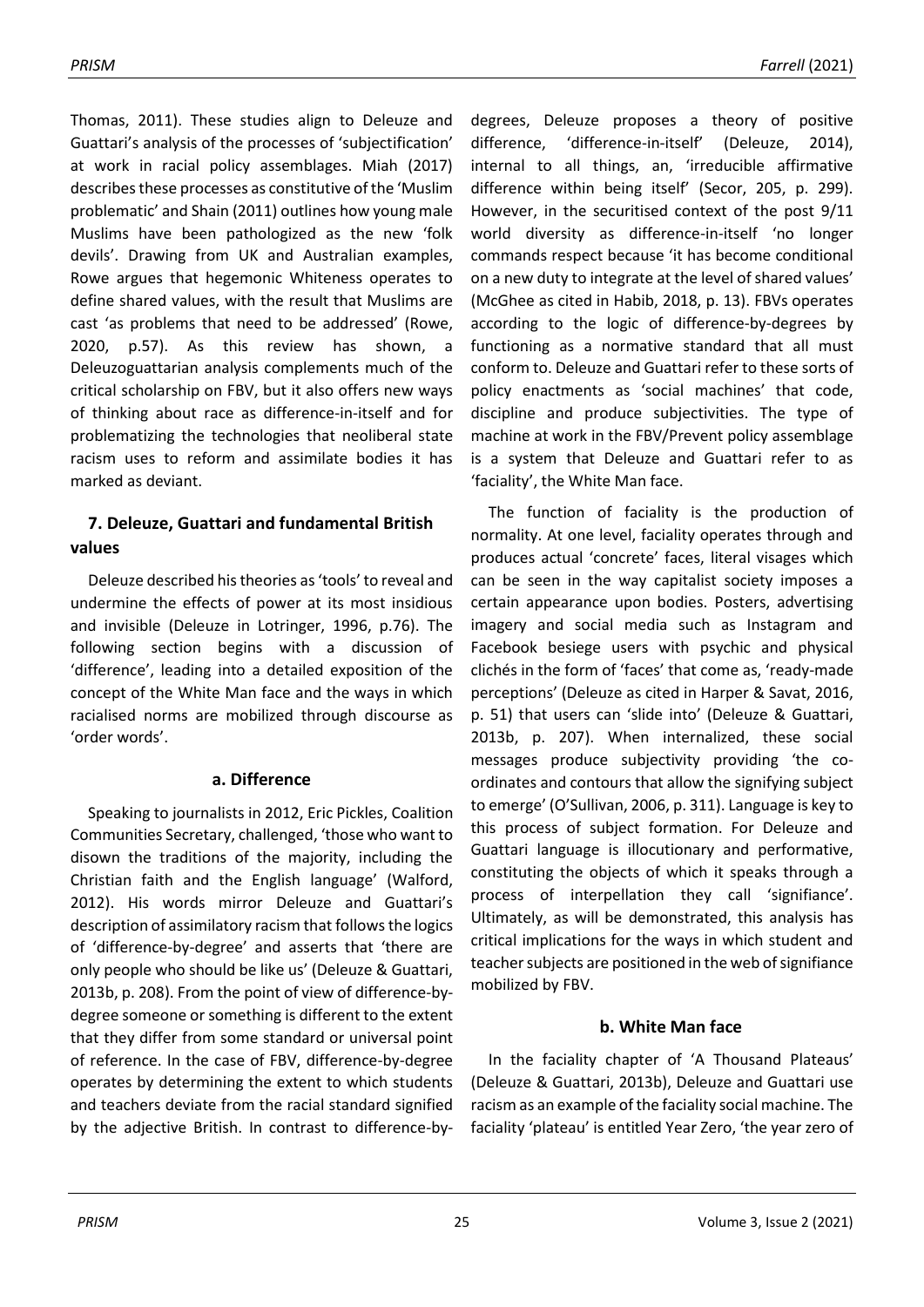Christ and the historical development of the White Man' (Deleuze & Guattari, 2013b, p. 196). This racial standard of the White Man face is inextricably linked to the global dominance of white European culture, imperialism, and 'the semiotic of capitalism' (Deleuze & Guattari, 2013b, p. 208). Deleuze and Guattari are referring to the ways in which Christianity and colonialism have operated in ideological and theological concert to justify racism and slavery (Saldanha, as cited in Saldanha & Adams, 2013, p. 18). The power of the white man is symbolized by the face of Christ. The standard 'face' is Christian, white, rational, civilizing, 'it is Christ…the typical European' (Deleuze & Guattari, 2013b, p. 206). Just as the face of Christ in orthodox iconography looks out in judgement (Deleuze & Guattari, 2013b, p. 216), the racist faciality system functions through a process of judgement Deleuze and Guattari (2013b) call, 'the computation of normalities' (p. 208). The White Man face is the raced norm, the 'transcendental signifier' that allows judgement to operate according to difference-bydegrees by judging the degree to which those who pass under its gaze deviate or conform to its racial standard. It is key to note that the political rhetoric accompanying British values draws upon Anglican Christianity as an expression of the disciplinary forces of the White Man face in operation. British identity is saturated with racial meanings (Clarke & Garner, 2009), therefore in FBV policy Britishness operates as the White Man face, 'the identity through which all other identities are ranked and organised' (Revell & Bryan, 2018, p. 28).

To convey the visceral power of 'signifiance' to define, delimit and construct subjectivity, Deleuze and Guattari use the image of a white wall or screen. As a theoretical device this image works at the level of abstraction, the virtual, but of course this abstract system of representation becomes concrete when it is mobilized through racism, 'the faces are virtual whereas the experiences are actual' (Rushton as cited in Harper & Savat, 2016, p. 40). The white wall of signifiance operates through language to code and normalise subjectivities but in doing so it produces subject positions Deleuze and Guattari refer to as 'redundancies' or 'black holes.' Like a literal black hole, these redundancies are occlusions that restrict agency

or 'becomings' (Deleuze & Guattari, 2013 b, p. 318). Baker et al. (2013) detailed a 143-million-word corpus analysis of the representation of Muslims in the British press between 1998 and 2009 to demonstrate the way news media construct Muslims as a homogeneous group at odds with Western values. The cumulative effect of these representations is to legitimise an essentialist racialized view that imposes a restrictive wall like limit on Muslim identity, reflecting Deleuze and Guattari's description of the normalising force of the White Man face: 'You will be pinned to the white wall and stuffed in the black hole' (Deleuze & Guattari, 2013 b, p. 212). This process of subject formation is called subjectification.

As a racial and social sorting machine White Man face detects difference through the 'computation of normalities' (Deleuze & Guattari, 2013b, p. 208). Human subjects are categorized according to biunivocal relationships, 'an x or a y', man/woman, rich/poor, white or black' (Deleuze & Guattari, 2013b, p. 207), and in the case of FBV, British or un-British:

'Given a concrete face, the machine judges whether it passes or not…at every moment, the machine rejects faces that do not conform, or seem suspicious…at any rate you've been recognized, the abstract machine has you inscribed in its overall grid…as deviance detector' (Deleuze and Guattari, 2013b, p. 208).

Empirical studies have shown how young Muslims, endure the constant dissonance entailed by pressure to conform to racial norms (Farrell & Lander, 2019; Green 2017; Mythen, 2009; Pihlaja, 2017; Shazhadi, 2018; Thomas, 2016). They are aware of the deviance detectors at work in the media, for example, Mythen et al. (2009) found that the effects of binarizing media discourses compelled their participants to constantly qualify their allegiances, exemplified by the response 'I'm a Muslim, but I'm not a terrorist' (p. 743). Similarly, Green's study of young Muslims in Tower Hamlets reveals a strong identification with a Britishness which contrasts with their daily experiences of living with media misrepresentations of Islam, routine micro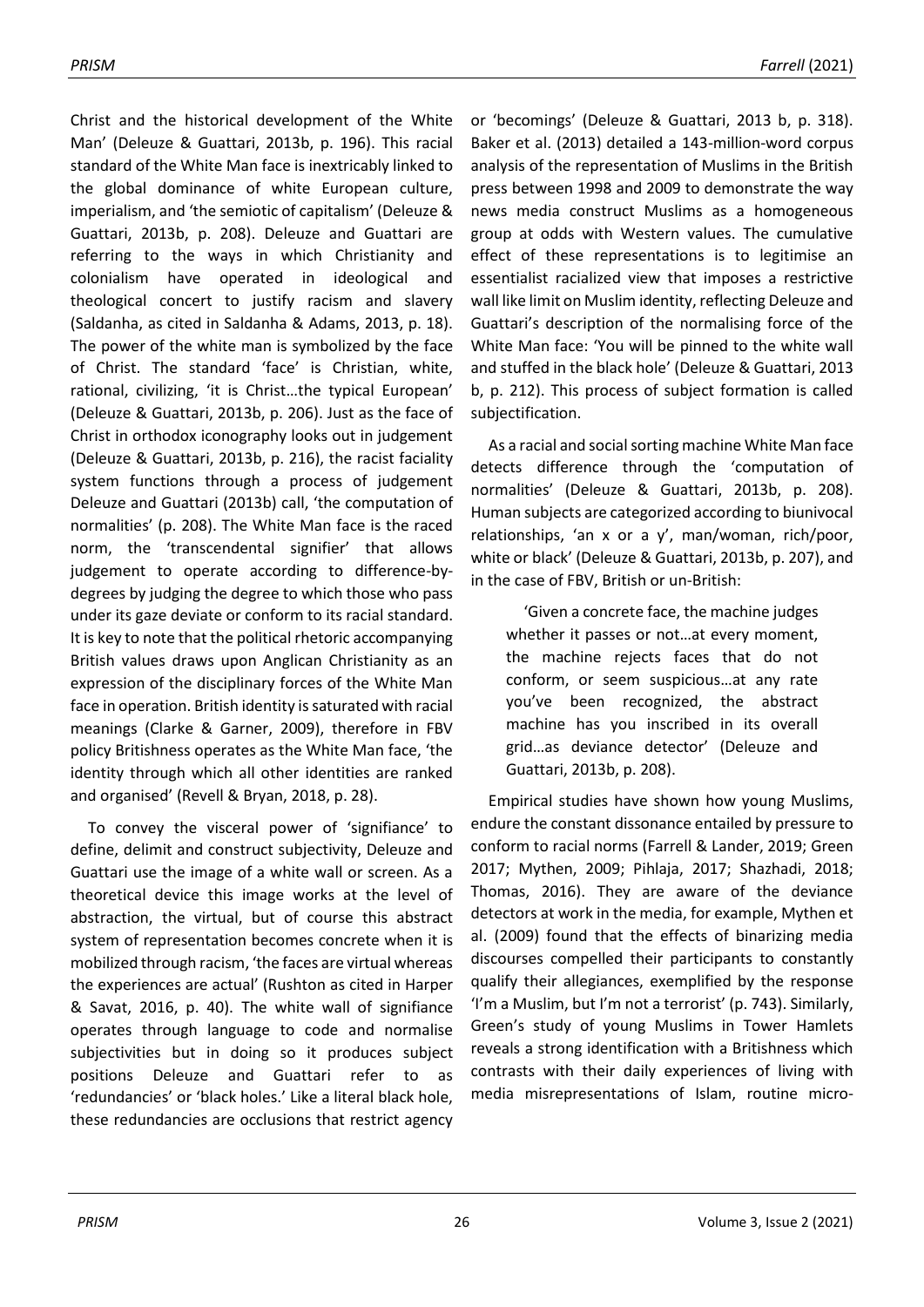aggressions, pressure to secularise and Ofsted 'camped out' in their multi-cultural college.

### **c. 'Be like us'**

A key feature of Deleuze and Guattari's notion of the White Man face is their description of the ways in which the white wall of signifiance continuously expands in a manner that reflects the soft disciplinary power at work through policies such as FBVs. Because 'the white wall is always expanding' (Deleuze & Guattari, 2013b, p. 208), it operates as an apparatus of capture by assimilating anybody that it cannot initially compute. There are ways to be an admissible Muslim subject, but only if one conforms to the standards set by the White Man face. The White Man face judges the extent to which a racialised subject deviates from its norm and then endeavours to reintegrate the 'deviant' subject into the majoritarian racial order.

Racism functions by the determination of degrees of deviance in relation to the White Man face, which endeavours to integrate non-conforming traits into increasingly eccentric and backward waves, sometimes tolerating them at given places under given conditions, in a given ghetto…. (Deleuze & Guattari, 2013b, p. 208).

This assimilatory process is evident in discourses of community cohesion such as Prevent, which 'judges' communities targeted as suspect and invests resources into their reintegration (Thomas, 2016). The racism of the British values assemblage propagates 'waves of sameness' (Deleuze & Guattari, 2013b, p. 208). Post 9/11 civic and ethnic nationalist discourse sends a message to Muslim citizens that you are welcome only if you set your, 'differences-clothing, identity, and beliefs- aside' (Monshipouri, as cited in Cesari, 2010, p. 47). FBVs are codes for meanings other than the tolerance they espouse, their function is primarily that of 'capture' as, 'strategies by which those at risk from radicalisation can be reintegrated back into liberal society' (Revell & Bryan, 2018, p. 56). The message of FBVs is 'be like us' (Deleuze & Guattari, 2013b, p. 208).

FBVs espouse 'tolerance of those with different faiths and beliefs' but this is a tactic masking their assimilatory purpose. Neoliberal multiculturalism is a socio-political tool that is used to manage and control difference in

which the state sets the terms. The paradoxical state form of multiculturalism operating through policy permits minority groups to be included so long as they follow rules about how this is to be undertaken. Only allowing 'acceptable' forms of…non-Christian religion' (Jivraj, 2013, p. 6) enables government to be seen as the 'defender of difference for those 'reasonable' Muslims who fit within the limits of British tolerance' (Jivraj, 2013, p. 13). In contrast to dialectical theories which place emphasis upon the Othering processes at work in racism, Deleuze and Guattari's theory of racism as assimilation that 'never abides alterity' (Deleuze & Guattari, 2013b, p. 208) can also be seen in the ways in which community cohesion policy operates by singling out certain Muslim organisations as acceptable, such as the Sufi Muslim Council, 'Government has particularly sought to marginalise those Muslims who are more vociferous in their political beliefs and instead embarked on a mission to create, promote and fund groups whose version of Islam is more in tune with the Government's own beliefs' (House of Commons, 2010, p. 35). A further example can be found in the way Prevent has been used to regulate the granting of charitable status to Mosques. For Jivraj this amounts to a form of state-sanctioned 'Anglican' Islam (Jivraj, 2013, p.12).

### **d. Order words**

Discourse, Deleuze and Guattari argue, has profound material effects, it transforms bodies. The primary purpose of assemblies, lessons and school policies on FBV is not to transmit information or allow communication, rather, they issue 'mots d 'order' (order words) and enforce social obligations by imposing the 'semiotic coordinates' of state-sanctioned British identity upon both teacher and student. Language is, therefore, both performative and objectifying: 'The compulsory education machine does not communicate information; it imposes upon the child semiotic coordinates possessing all of the dual foundations of grammar (masculine- feminine…) (Deleuze & Guattari, 2013 b, p. 88). And, 'The elementary unit of language  $-$  the statement  $-$  is the order word… Language is made not to be believed but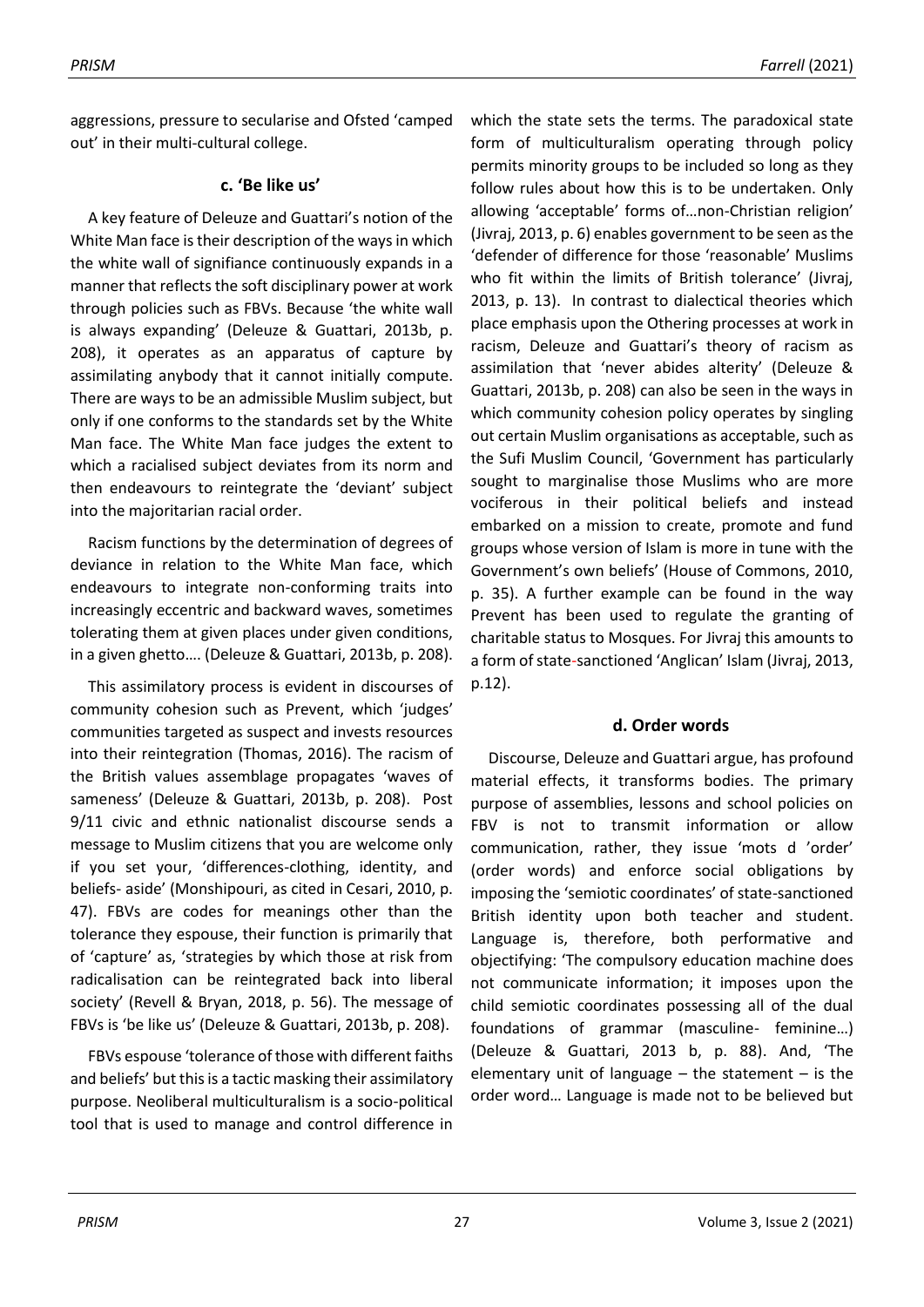to be obeyed, and to compel obedience' (Deleuze & Guattari, 2013 b, p. 88).

When a teacher issues statements about FBVs which are then adopted and repeated by students, a politicised truth regime about what counts as an admissible existence as a young British subject comes into play. The requirement to actively promote FBVs translates to a discursive 'speech act' in which students are judged and repositioned according to the degree to which they deviate from the racial standards mobilized by FBVs.

To illustrate how FBVs operate as order words I will use two examples from my empirical research on teachers' views of the FBV requirement (Farrell & Lander, 2019). The first example concerns a group interview conducted with secondary teachers of religious education in 2016. One of the teachers, Maryam, provided a stark account of the ways in which the 'speech acts' of her Principal transformed her Muslim students into the deviant subjects of the British values discourse (Farrell & Lander, 2019, p. 473). In an assembly on FBV the students were presented with an image of the twin towers as the Principal outlined the FBVs:

Now the Asian children they walked in and they were like right, from what we've heard about this assembly, 'this is targeted at us'… she was trying to address everyone but at the same time she was saying 'they', 'them', 'them Muslims', 'they did this'… that's where the divisions are going to be created (Farrell & Lander, 2019, p. 477).

Maryam's students knew that FBVs were being used to judge and discipline them. As young Muslims, they were aware of their positioning as suspect, but the message from their Principal is clear, they must conform to the standards of FBVs, they must 'be like us' and reintegrate into the majoritarian racial order. The normalizing racism of the White Man face operates through assimilation, firstly by determining the degree of deviation from the norm and then through absorption of difference through the soft power of the disciplinary techniques the state has at its disposal, ranging from FBVs to Channel referrals.

The following example provides another instance in which a troubled adolescent is transformed into a racialised suspect by the order words operating through the FBV and Prevent discourse. In an interview about British values, a secondary teacher described a scenario in which a 16-year Muslim female student was referred to her because she had become withdrawn (Farrell & Lander, 2019, p. 477). Rather than interpreting this as teenage anxiety, the teacher was advised that the student was, 'One to watch' and, 'You need to be careful because I can imagine her on TV after trying to get to Syria' (Farrell & Lander, 2019, p. 477).

The student had been transformed by policy discourse from anxious teenager to radicalised run away. In both examples, the order words and speech acts of the FBV assemblage of enunciation affect what Deleuze and Guattari refer to as 'incorporeal transformations' (Deleuze & Guattari, 2013b, p. 93) which in turn alter the relationship between teachers and students.

Where teachers are concerned, Deleuze and Guattari's analysis reflects their chameleon like existence as they enact policies to remain professionally compliant. Such transformations are made easier if they are already white majoritarian subjects who may even extract some form of surplus, in the form of career capital by finding a way of making the requirement work. In turn this allows policy makers to double their return, as docile governmental subjects become its willing agents.

The British values discourse is expressed not only through the speech acts of the classroom, it also finds material expression in the proliferation of British values displays, notice boards and motivational 'resilience' building slogans, that can be found in schools and colleges across the UK (Moncrieffe & Moncrieffe, 2019). In their analysis of 27 primary school FBV display boards they found that 'almost all images of cultural (British) icons are white British people in positions of power' (Moncrieffe & Moncrieffe, 2019, p. 61). The overbearing white-British imagery and mono cultural faces that populate British values displays indicate another site for the reproduction of majoritarian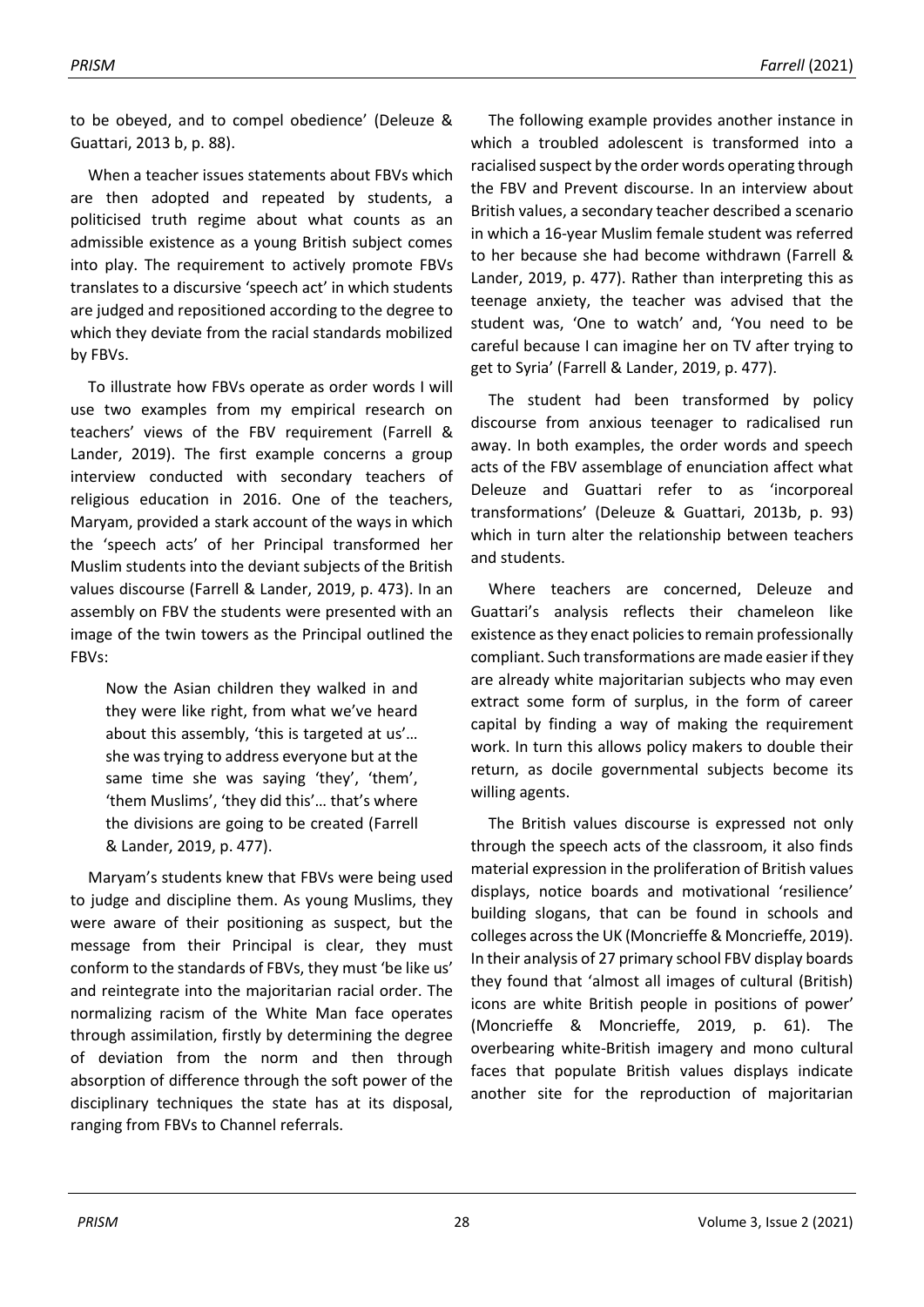national identity, as Deleuze and Guattari argue, 'The face is a politics' (Deleuze & Guattari, 2013b, p. 212).

## **8. How do you get out of a black hole?**

This essay has sought to demonstrate the critical value of an application of Deleuze and Guattari's theory to FBV with reference to the concept of the White Man face. The examples I have referred to have been chosen to demonstrate that the White Man Face is more than just a philosophical conceit. For minority students and teachers, the White Man face is an instrument of symbolic violence which questions their legitimacy as British citizens and positions them as suspect, as 'one to watch' (Farrell & Lander, 2019). Deleuze and Guattari address this dilemma and ask 'how do you dismantle the face? And, how do you get out of a black hole?' (Deleuze & Guattari, 2013b, p. 218).

Dismantling the 'face' requires researchers to confront a racial assemblage of considerable power because it operates through a liberal discourse of shared national values that appear 'both normal and natural' (Ladson-Billings, 1998). This is no easy task. Smith's (2016) investigation of student teachers' uncritical engagement with FBVs shows that there is a persuasive common-sense appeal to FBVs for many educational professionals shaped by a colour-blind neoliberal discourse of community cohesion. More recently, Yildiz (2019) highlights how some education scholars (e.g. Hildebrand, 2016; Struchers, 2016; Vanderbreck & Johnson, 2016) are uncritically appropriating FBV 'as a tool to teach human rights, LGBT rights and cosmopolitanism' (Yildiz, 2019, p. 263). Similarly, Busher et al (2017) research on teachers' views of FBV demonstrates the multiple ways in which policy is enacted by teachers, often as a benign requirement, as an opportunity to talk about values, reflecting Vincent's work on the ways FBVs are 'repackaged' and 're-located' in the curriculum (Vincent, 2019). However, from the critical perspective of this analysis, these examples simply demonstrate the pernicious ways in which the dominant significations operating through FBVs act on teacher and student subjectivities through an educational system where whiteness as the racial standard is normative, 'so much

absorbed and naturalised that it is not aberrant any more' (Ibrahim, 2015, p. 19).

As a first step towards problematising signifying regimes Deleuze and Guattari's analysis of racism offers critical educators, students and activists, tools that reveal how civic nationalist assemblages produce racially coded norms such as FBVs. But if it is to work, theory must enable and inform practical action (Deleuze in Lotringer, 1996). Action might consist of undertaking critical participatory research with minority students and teachers most affected by the logics at work in the White Man face machine of FBVs, those who are disciplined and computed by its gaze.

Drawing from Deleuze and Guattari, Bignall argues that dismantling restrictive and oppressive structures is a creative 'technique of desire' that can lead to the formation of 'new associations' that contest the 'fixed categories of identity and difference- upon which racist structures rely' (Bignall, as cited in Saldanha & Adams, 2013, p. 89). Calls for critical anti-racist, 'new' associations between poststructuralist and critical race theory can be found in the work of Chadderton (2013) and Ibrahim (2015). Deleuze and Guattari, like critical race theory scholars, are interested in micro politics and the 'minor' narratives of subjugated groups. There is considerable scope for theoretical action through collaboration between these frames, indeed there are several theoretical parallels that offer potential for further exploration such as the relationship between the hegemonic White Man face and David Gillborn's work on systemic White supremacy as the routine privileging of White interests in British education (Gillborn, 2005).

# **9. Lines of flight**

By creating spaces of criticality and deconstruction through theory and practice, critical scholars can expose the symbolic violence at work in the semiotic regimes of the civic nationalist education policy assemblage. In this sense they become what Deleuze and Guattari refer to as probe heads, 'guidance devices', that is active subjects who recognise the restrictive white walls and imposed subject positions, the redundant black holes of the White Man face. Probe heads dismantle the strata, 'break the walls of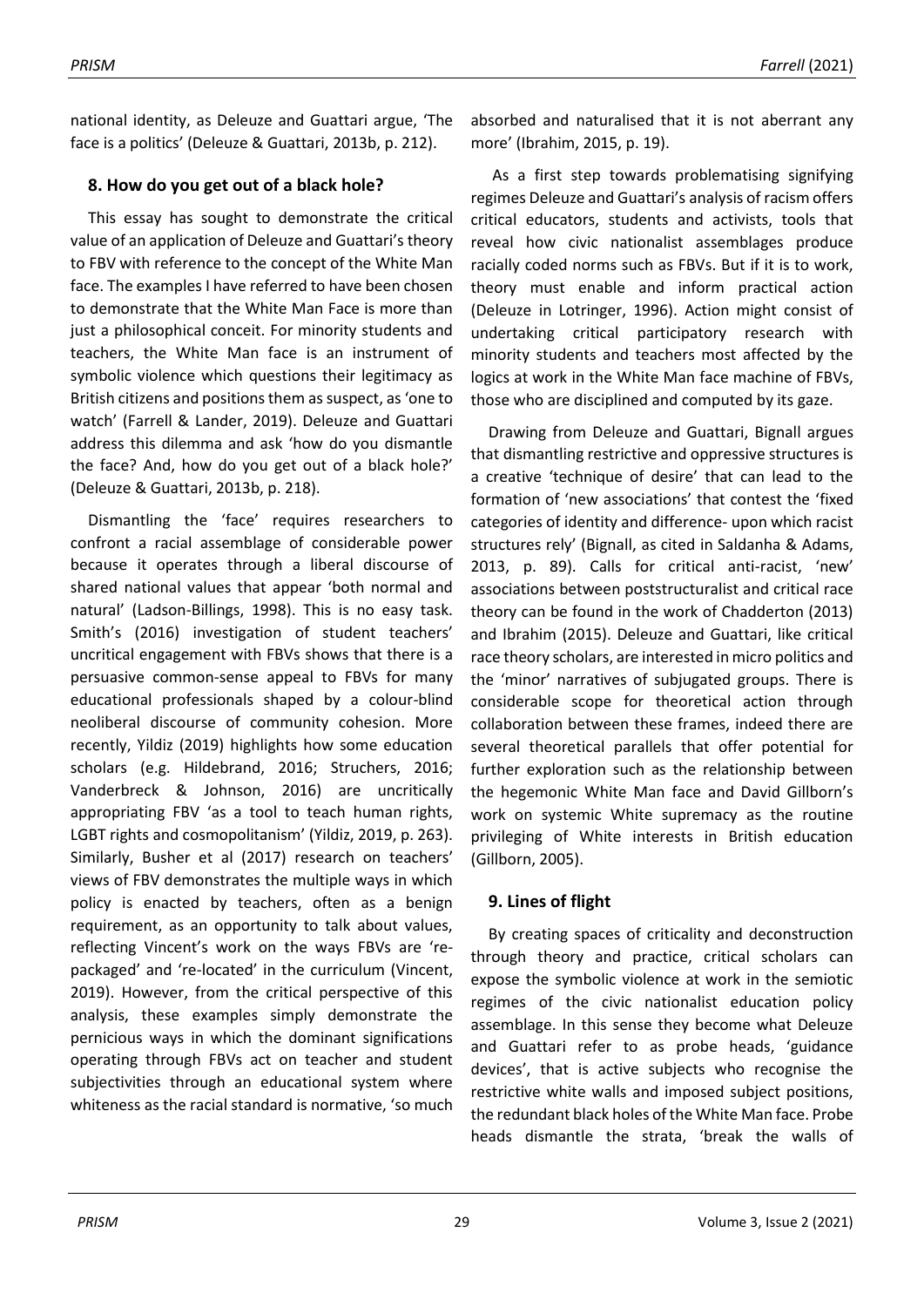signifiance' and 'steer the flows down lines of positive deterritorialization or creative flight' (Deleuze & Guattari, 2013b, p. 222). Lines of flight are those thought-movements that 'creatively evolve…to produce new ways of thinking' (Lorraine, as cited in Parr, 2005, p. 145). This essay is, therefore, conceptualised as a component of a wider project of research and educational activism that will draw from Deleuze and Guattari's critical pragmatics and rhizomatic non- hierarchical method to become a line of flight, 'Only a trickle to begin with' but evidence too that, 'there is always something that flows or flees, that escapes the binary organizations, and the overcoding machine' (Deleuze & Guattari, 2013b, p. 252).

Such a project is both ethical and political, a gesture towards the anti-fascist life (Foucault, as cited in Deleuze & Guattari, 2013 a, p. xiii), but it is a task whose demands should not be underestimated. It requires a belief in the future, a non-stupid optimism, and a Deleuzean affirmation that through critical dialogue, education can set free what lives from the incorrigible binaries of the 'mission of integration' to create new values and realms of possibility. As Deleuze and Guattari state, 'the white wall of the signifier, the black hole of subjectivity…we are born into them', but 'it is there where we must stand battle' (Deleuze & Guattari, 2013b, p. 221).

# **10. Disclosure statement**

The author(s) declare no potential conflicts of interest with respect to the research, authorship, and/or publication of this article.

# **11. Acknowledgements**

Does the author (do the authors) wish to identify any acknowledgements – if not, delete this section (and renumber)?

# **12. Open Access Policy**

This journal provides immediate open access to its content with no submission or publications fees. This journal article is published under the following Creative Commons Licence:



This licence allows others to read, download, copy, distribute, print, search, or link to this article (and other works in this journal), and/or to use them for any other lawful purpose in accordance with the licence.

*PRISM* is also indexed in the world largest openaccess database: DOAJ (the [Directory of Open Access](https://doaj.org/toc/2514-5347?source=%7B%22query%22%3A%7B%22filtered%22%3A%7B%22filter%22%3A%7B%22bool%22%3A%7B%22must%22%3A%5B%7B%22terms%22%3A%7B%22index.issn.exact%22%3A%5B%222514-5347%22%5D%7D%7D%2C%7B%22term%22%3A%7B%22_type%22%3A%22article%22%7D%7D%5D%7D%7D%2C%22query%22%3A%7B%22match_all%22%3A%7B%7D%7D%7D%7D%2C%22size%22%3A100%2C%22_source%22%3A%7B%7D%7D)  [Journals\)](https://doaj.org/toc/2514-5347?source=%7B%22query%22%3A%7B%22filtered%22%3A%7B%22filter%22%3A%7B%22bool%22%3A%7B%22must%22%3A%5B%7B%22terms%22%3A%7B%22index.issn.exact%22%3A%5B%222514-5347%22%5D%7D%7D%2C%7B%22term%22%3A%7B%22_type%22%3A%22article%22%7D%7D%5D%7D%7D%2C%22query%22%3A%7B%22match_all%22%3A%7B%7D%7D%7D%7D%2C%22size%22%3A100%2C%22_source%22%3A%7B%7D%7D). DOAJ is a community-curated online directory that indexes and provides access to high quality, open access, peer-reviewed journals.



# **13. References**

- Baker, P., Costas, G. & McEnery, T. (2013). Sketching Muslims: A Corpus Driven Analysis of Representations Around the Word 'Muslim' in the British Press 1998-2009. *Applied Linguistics* 34(3): 255-278.
- Bamber, P., Bullivant, A., Clarke, A. & Lundie, D. (2019). Beginning teacher agency in the enactment of fundamental British values: a multi method case study. *Oxford Review of Education.* 45(6): 749-768.
- Bryan, H. (2017). Developing the political citizen: How teachers are navigating the statutory demands of the Counter- Terrorism and Security Act 205 and the Prevent Duty. *Education, Citizenship and Social Justice*. 12 (3): 213-226.
- Busher, J., Choudhury, T., Thomas, P. & Harris, G. (2017). *What the Prevent Duty Means for Schools and Colleges in England: An Analysis of Educationalists' Experiences*. Aziz Foundation.
- Cameron, D. (2011a, 2011 February 5). *Full transcript: David Cameron speech on radicalism and Islamic extremism.* Retrieved 25 June 2020 from [https://www.newstatesman.com/blogs/the](https://www.newstatesman.com/blogs/the-staggers/2011/02/terrorism-islam-ideology)[staggers/2011/02/terrorism-islam-ideology](https://www.newstatesman.com/blogs/the-staggers/2011/02/terrorism-islam-ideology)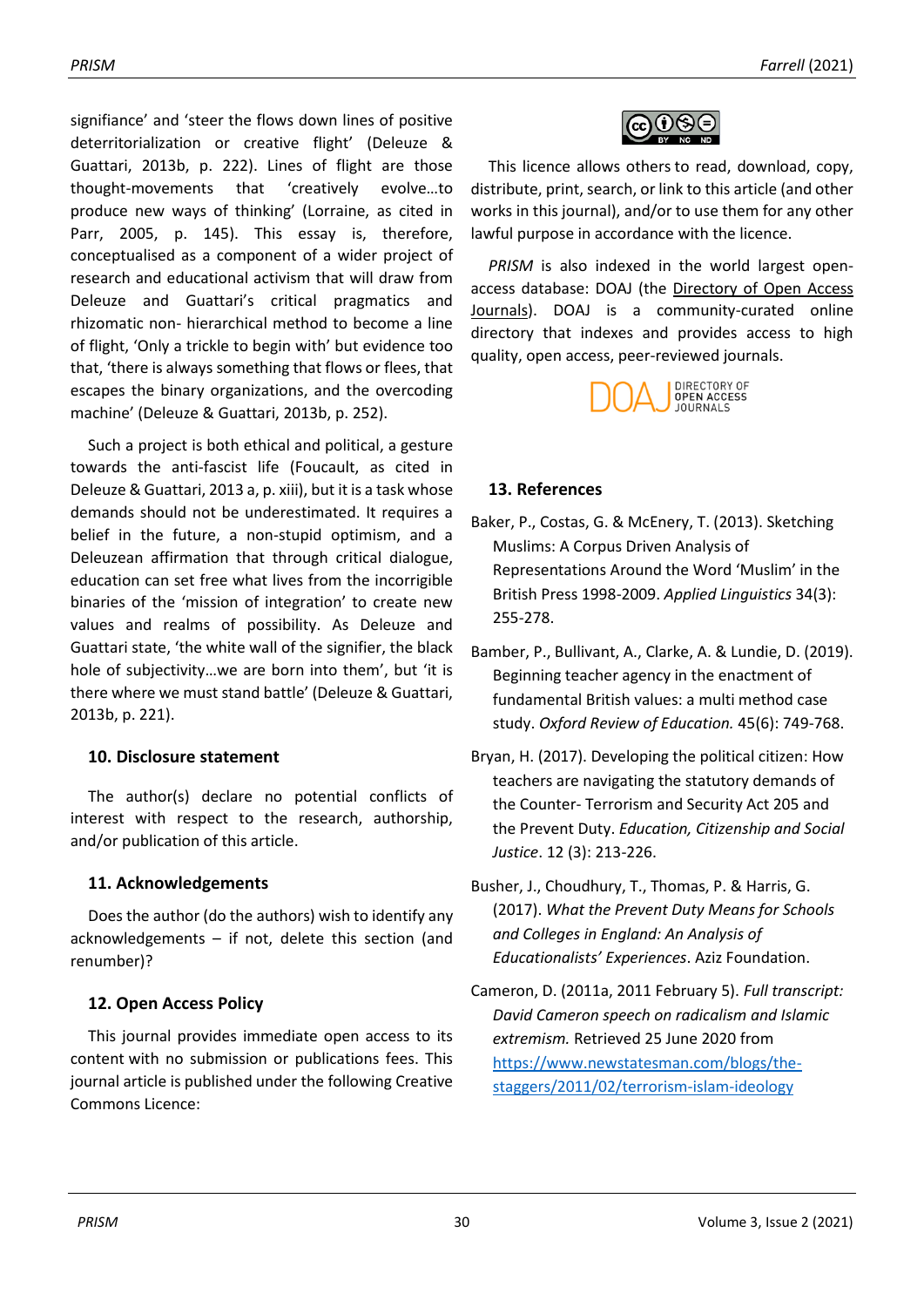- Cameron, D. (2011b). Prime Minister's King James Bible Speech. Retrieved 26 June 2020 from [https://www.gov.uk/government/news/prime](https://www.gov.uk/government/news/prime-ministers-king-james-bible-speech)[ministers-king-james-bible-speech](https://www.gov.uk/government/news/prime-ministers-king-james-bible-speech)
- Cantle, T. (2001). *Community Cohesion– A Report of the Independent Review Team*. Home Office.
- Cesari, J., (ed). (2010). *Muslims in the West after 9/11*. Routledge.
- Chadderton, C. (2013). Towards a research framework for race in education: Critical Race Theory and Judith Butler *International Journal of Qualitative Studies in Education* 26(1): 39-55
- Clarke, S. & Garner, S. (2009). *White Identities: A Critical Sociological Approach.* Pluto Press
- Coppock, V. & McGovern, M. (2014). 'Dangerous Minds?' Deconstructing Counter-Terrorism Discourse, Radicalisation and the 'Psychological Vulnerability' of Muslim Children and Young People in Britain. *Children & Society*, 28 (3): 242-256.
- DCLG. (2007). *Preventing violent extremism: Winning hearts and minds.* DCLG
- Deleuze, G. (2014). *Difference and Repetition.* Bloomsbury.
- Deleuze, G. & Guattari, F. (2013a). *Anti-Oedipus*. Bloomsbury.
- Deleuze, G. & Guattari, F. (2013b) *A Thousand Plateaus*. Bloomsbury.
- DfE. (2014). *Promoting Fundamental British Values as Part of SMSC in Schools Departmental Advice for Maintained Schools*. DfE.
- Elton Chalcraft, S., Lander, V., Revell, L., Warner, D., & Whitworth, L. (2017). "To promote or not to promote fundamental British values? Teachers standards, diversity and teacher education". *British Educational Research Journal*, 43(1): 29-48.
- Farrell, F. (2016). 'Why all of a sudden do we need to teach fundamental British values?' A critical investigation of religious education student teacher

positioning within a policy discourse of discipline and control. *Journal of Education for Teaching*, 42(3):280-297.

- Farrell, F., & Lander, V. (2019). 'We're not British values teachers are we?' Muslim teachers' subjectivity and the governmentality of unease. *Educational Review*, 71(4): 466-482.
- Favell, A. (2001). *Philosophies of Integration: Immigration and the Idea of Citizenship in France and Britain*. Palgrave.
- Gillborn, D. (2005). Journal of Education Policy Education Policy as an Act of White Supremacy: whiteness, critical race theory and education reform *Journal of Education Policy* 20(4): 485-505
- Green, F. (2017). "British values and identity among young British Muslims in Tower Hamlets: understandings and connections". *Journal of Children's Services* 12 (4): 239-256
- Great Britain Parliament. (2015). *Counter-Terrorism and Security Act*. Retrieved 25 June, 2020 from [https://www.gov.uk/government/collections/count](https://www.gov.uk/government/collections/counter-terrorism-and-security-bill) [er-terrorism-and-security-bill](https://www.gov.uk/government/collections/counter-terrorism-and-security-bill)
- Home Office. (2003). *CONTEST: The Government's counter-terrorism strategy.* Home Office*.*
- *Home Office. (2019). Prevent duty guidance.*  [https://www.gov.uk/government/publications/pre](https://www.gov.uk/government/publications/prevent-duty-guidance) [vent-duty-guidance](https://www.gov.uk/government/publications/prevent-duty-guidance)
- Harper, T. & Savat, D. (2016). *Media After Deleuze*. Bloomsbury.
- Hildebrand, C. (2017). Educating for British values: Kant's philosophical roadmap for cosmopolitan character education. *Policy Futures in Education*. 15 (1): 20-37
- House of Commons Communities and Local Government Committee, (2010). *Preventing Violent Extremism*. TSO.
- Ibrahim, A. (2015). Body without organs: notes on Deleuze and Guattari, critical race theory and the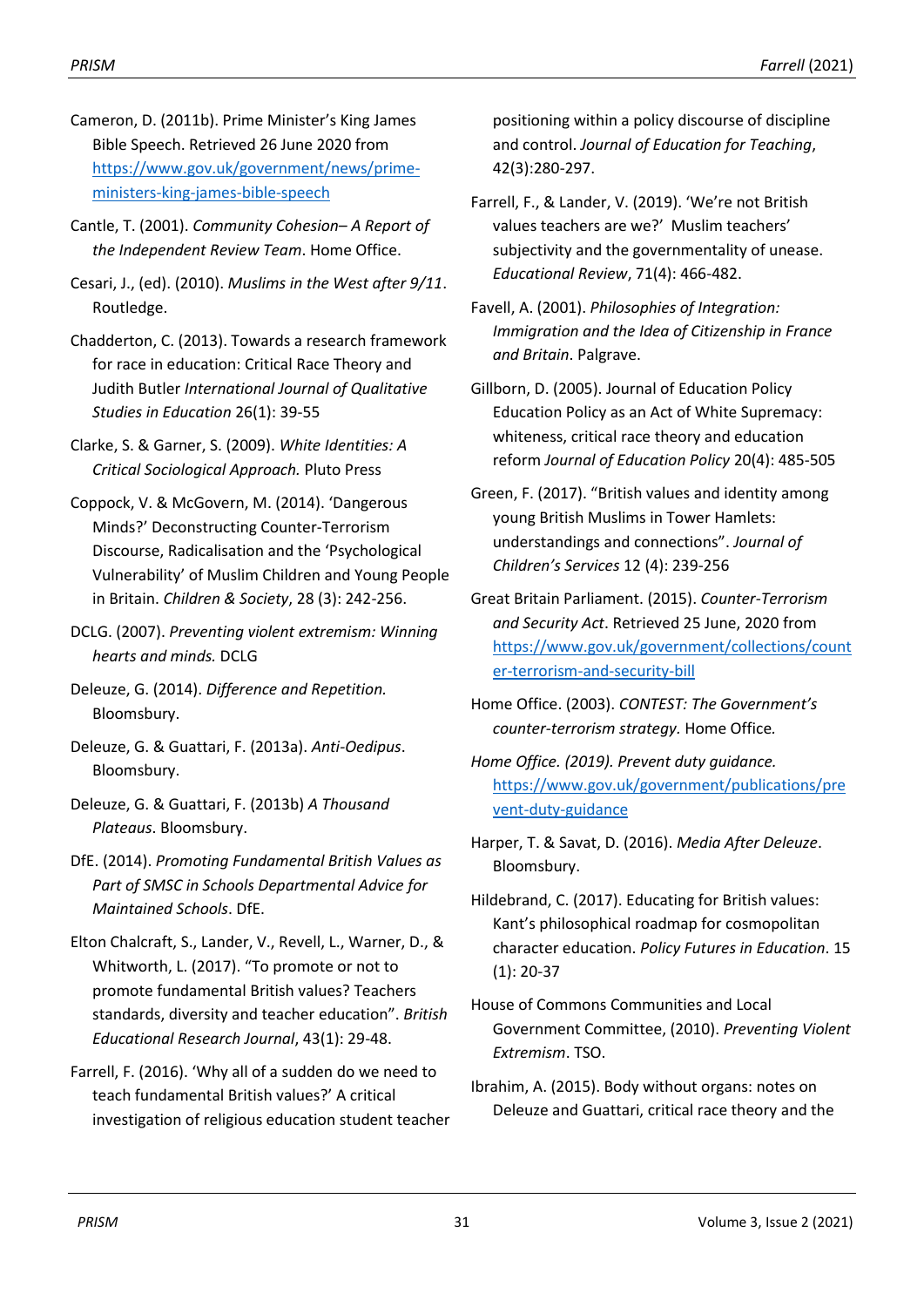socius of anti-racism *Journal of Multilingual and Multicultural Development* 36(1): 13-26

- Ignatieff, M. (1994). *Blood and Belonging: Journeys into the New Nationalism.* Vintage.
- Jerome, L., & Clemitshaw, C. (2012). Teaching (about) Britishness? An investigation into trainee teachers' understanding of Britishness in relation to citizenship and the discourse of civic nationalism. *The Curriculum Journal*, 23(1): 19-41.
- Jivraj, S. (2013). Interrogating religion Christian/Secular values, citizenship and racial upliftment in governmental education policy. *International Journal of Law in Context*. 9 (3): 318-342.
- Keddie, A. (2014). The Politics of Britishness: Multiculturalism, Schooling and Social Cohesion. *British Educational Research Journal*, 40(3): 539- 544.
- Kundnani, A. (2007). Integrationism: The politics of anti- Muslim racism. *Race & Class* 48(4): 24-44
- Ladson-Billings, G. (1998). "Just What Is Critical Race Theory and What's It Doing in a Nice Field like Education?" *International Journal of Qualitative Studies in Education* 11 (1): 7–24.
- Lotringer, S. (Ed.). 1996. *Foucault Live*. Semiotext(e).
- Mathieu, F. (2018). The failure of state multiculturalism in the UK? An analysis of the UK's multicultural policy for 2000-2015. *Ethnicities* 18(1): 43-69.
- Maylor, U. (2016). 'I'd worry about how to teach it': British values in English classrooms. *Journal of Education for Teaching: international research and pedagogy*, 42(3): 314-328.
- Miah, S. (2017). *Muslims, Schooling and Security*. Palgrave.
- Moncrieffe, M. & Moncrieffe, A. (2019). An examination of imagery used to represent fundamental British values and British identity on primary school display boards. *London Review of Education.* 17 (1): 52-69
- Mythen, G., Walklate, S. & Khan, F. (2009). I'm a Muslim, but I'm not a terrorist: victimization, risky identities and the performance of safety. *British Journal of Criminology* 49: 736-754.
- O'Sullivan, S. (2006). Pragmatics for the Production of Subjectivity: *Time* for Probe Heads. *Journal for Cultural Research*. 10(4): 309-322
- Panjwani, F. (2016). Towards an overlapping consensus: Muslim teachers' views on fundamental British values. *Journal of Education for Teaching: international research and pedagogy*, 42(3): 329- 340.
- Parr, A. (2005). *The Deleuze Dictionary*. Edinburgh University Press
- Parekh, B. (2000). *The Future of Multi-Ethnic Britain*. Profile Books.
- Pihlaja, S. & Thompson, N. (2017). "'I love the Queen': positioning in young Muslim discourse". *Discourse, Context and Media* 20: 52-58
- Revell, L. & Bryan, H. (2018). *Fundamental British values in education: radicalization, national identity and Britishness*. Emerald Publishing.
- Rowe, E. (2020). Reading Islamophobia in education policy through a lens of critical race theory: a study of the funding freeze for private Islamic schools in Australia. *Whiteness and Education*. 5 (1): 54-73.
- Runnymede Trust. (1985). *Education for all: a summary of the Swann report on the education of ethnic minority children.* The Runnymede Trust.
- Rushdie, S. (1998). *The Satanic Verses.* Vintage*.*
- Saldanha, A. & Adams, J. (Eds.) 2013. *Deleuze and Race*. Edinburgh: Edinburgh University Press.
- Secor, A. (2015). Difference and the faciality machine or how I underestimated my moustache growing ability. *Postcolonial Studies*. 18 (3): 299-304.
- Shain, F. (2011). *New folk devils. Muslim boys and education in England*. Trentham